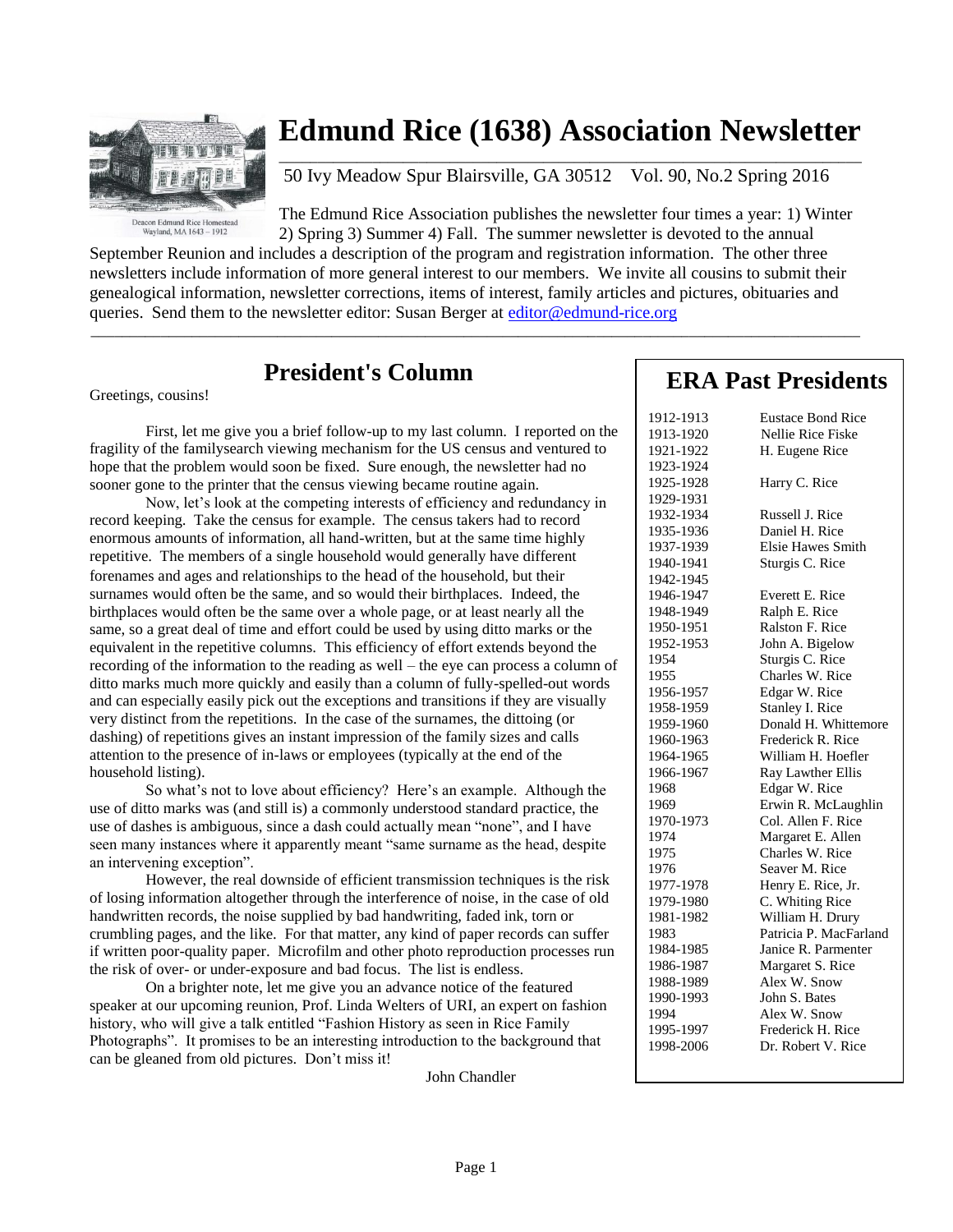# **Edmund Rice (1638) Association Newsletter**

**Send your articles, newsletter corrections, member news, your children or grandchildren's births, obituaries, family items of interest and any queries etc. to the newsletter editor**:

Susan R. Berger email: [editor@edmund-rice.org](mailto:editor@edmund-rice.org)

## **Membership**

The Edmund Rice (1638) Association, Inc. is governed by a Board of Directors, of at least five members, elected at the annual reunion and meeting, usually held on a weekend in September.

Descendants of Edmund Rice were holding reunions as early as 1851, but it was not until 1912 that the Association was formed and officers elected. Incorporation under Massachusetts law took place in 1934.

Membership is open to anyone who claims to be a lineal descendant of Edmund Rice. Rigorous proof is not required and many members have been able to ascertain their pedigree only after access to the books and files of other members. Spouses are also eligible for membership.

| Annual dues, payable September 1, are: |  |
|----------------------------------------|--|
|                                        |  |
| Renewals:                              |  |
| Under 80 years of age\$ 15.00          |  |
|                                        |  |
| Life membership\$200.00                |  |
| (single payment)                       |  |

**Checks Payable to**: EDMUND RICE (1638) ASSN., INC.

#### **Membership Mailing Address:**

Susan R. Berger 50 Ivy Meadow Spur Blairsville, GA 30512

#### **Membership Email Address:**

*[srberger@bellsouth.net](mailto:srberger@bellsouth.net)*

#### **Address Corrections**:

The Post Office now forwards mail for 12 months if a member has submitted a forwarding address to the post office. The post office also returns the forwarding address to the association for a .75 fee. If a member has no forwarding address or 12 months forwarding has expired the post office returns the mail. Return postage and re-mailing postage costs the Association nearly \$1.75 per copy.

*Your help with this is greatly appreciated.*

#### **Inside This Issue**

| Officers/Directors                          | p. 3 |
|---------------------------------------------|------|
| New Members                                 | p. 4 |
| In Celebration                              | p. 4 |
| <b>ERA</b> Database                         | p. 5 |
| <b>Article by Cousin</b><br>Warren Forsythe | p. 5 |
| Article by Cousin<br>Doyle Rice             | p. 6 |
| Article by Cousin<br>Ross McCurdy           | p. 9 |
| <b>Books for Sale</b>                       | p.12 |
| Membership Form                             | p.13 |

#### **EDITOR'S COLUMN**

 We will be holding our annual meeting and reunion at the Doubletree Hotel in Westborough, MA, on Friday and Saturday, September 23 and 24, 2016.

The schedule has not yet been set, but among the attractions of Westborough are a number of historic houses built by Rices and a commemorative marker at the site where four Rice boys were captured by Mohawks in 1704 and carried off to Canada, where their descendants can still be found.

Susan Berger

Edmund Rice (1638) Association Website *info@edmund-rice.org*

**2014 - 2015 Officers www.edmund-rice.org**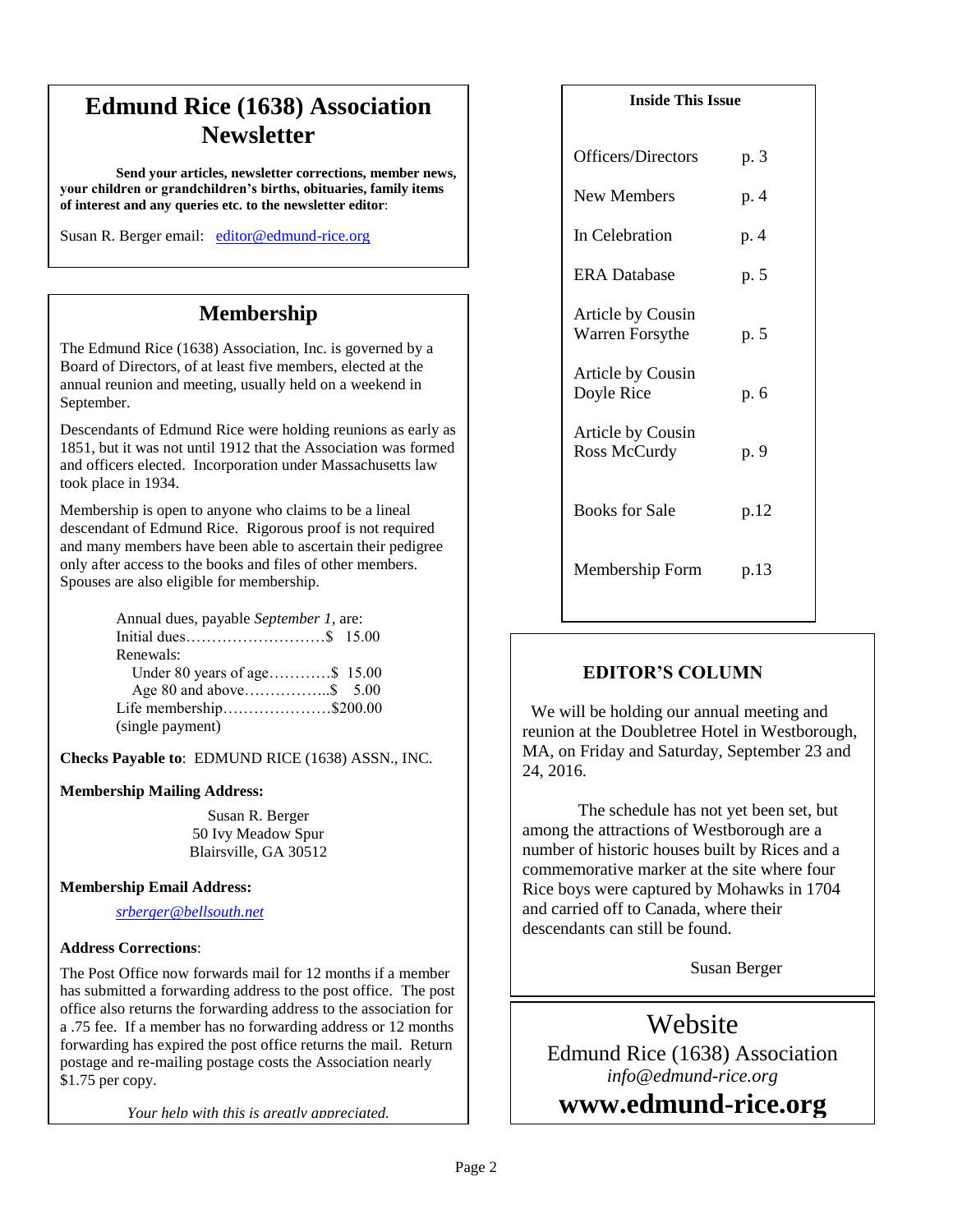# **2015 – 2016 Officers**

**President, John F. Chandler** 183 Prospect Hill Rd., Harvard, MA 01451 *[john.chandler@alum.mit.edu](mailto:john.chandler@alum.mit.edu)*

**Vice President, George L. Rice** 940 Old Post Rd., Cotuit, MA 02635 [grice99@hotmail.com](mailto:grice99@hotmail.com)

**Treasurer & Book Custodian, Michael A. Rice** 201 Old Post Road, Wakefield, RI 02879 [rice@uri.edu](mailto:rice@uri.edu)

**Recording Secretary, Kathleen H. Bond** 31 Billings Rd No. Stonington, CT 06359 [bond\\_k@mitchell.edu](mailto:bond_k@mitchell.edu)

**Historian, George W. King** 4216 Exbury Ln Williamsburg, VA 23188 [gking5@cox.net](mailto:gking5@cox.net)

**Membership, Susan R. Berger** 50 Ivy Meadow Spur Blairsville, GA 30512 (706) 781-3656 *[srberger@bellsouth.net](mailto:srberger@bellsouth.net)*

 **DNA Project, Dr. Robert V Rice** 12A Woodview Drive, Falmouth, MA 02540 (508) 548-4960 [rvrbarre@verizon.net](mailto:rvrbarre@verizon.net)

# **2015 – 2016 Directors**

**Newsletter Editor, Susan R. Berger** 50 Ivy Meadow Spur Blairsville, GA 30512 [editor@edmund-rice.org](mailto:editor@edmund-rice.org)

Dale C. Gunn, [dcgunn@gmail.com](mailto:dcgunn@gmail.com)

**Beth McAleer,** [mcaleerb@bc.edu](mailto:mcaleerb@bc.edu)

**Brian C Rice**, [bchar.rice@hotmail.com](mailto:bchar.rice@hotmail.com)

**William S. Rice,** [svmyosotis@msn.com](mailto:svmyosotis@msn.com)

**Timothy L. Sanford,** [timothy.l.sanford@sympatico,ca](mailto:timothy.l.sanford@sympatico,ca)

**Wendolin E. Wesen**, [crwesen@aol.com](mailto:crwesen@aol.com)

**Ruth M. Brown***, DIRECTOR EMERITA*

## EDMUND RICE (1638) ASSOCIATION NEWSLETTER

Published Winter, Spring, Summer and Fall by the Edmund Rice (1638) Association 50 Ivy Meadow Spur Blairsville, GA 30512

The Edmund Rice (1638) Association 183 Prospect Hill Rd Harvard, MA 01451 was established in 1851 and incorporated in 1934 to encourage antiquarian, genealogical, and historical research concerning the ancestors and descendants of Edmund Rice who settled in Sudbury, Massachusetts in 1638, and to promote fellowship among its members and friends.

 $\overline{\phantom{a}}$  ,  $\overline{\phantom{a}}$  ,  $\overline{\phantom{a}}$  ,  $\overline{\phantom{a}}$  ,  $\overline{\phantom{a}}$  ,  $\overline{\phantom{a}}$  ,  $\overline{\phantom{a}}$  ,  $\overline{\phantom{a}}$  ,  $\overline{\phantom{a}}$  ,  $\overline{\phantom{a}}$  ,  $\overline{\phantom{a}}$  ,  $\overline{\phantom{a}}$  ,  $\overline{\phantom{a}}$  ,  $\overline{\phantom{a}}$  ,  $\overline{\phantom{a}}$  ,  $\overline{\phantom{a}}$ 

The Association is an educational, non-profit organization recognized under section  $501(c)$  (3) of the Internal Revenue Code.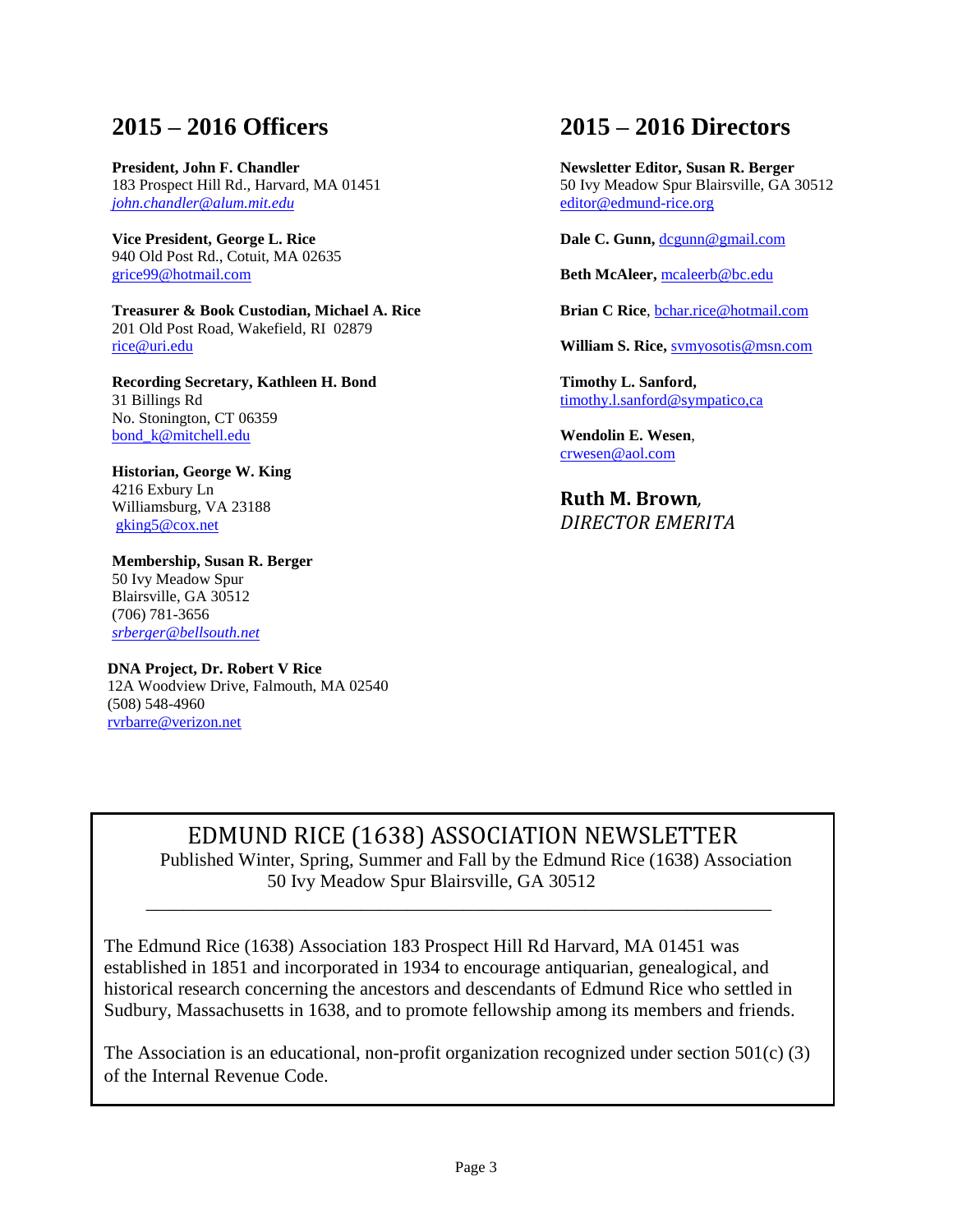# *Memorial Gifts*

Consider donating to the Edmund Rice Association in memory of a loved one

### **IN MEMORY** Please join me saying a final goodbye to:

Barbara J O'Neill passed away April 4, 2016 in Amsterdam, NY at age 94. Her son David and wife Ann O'Neill said she had been in a nursing home but really looked forward to reading the newsletter articles. She was born Dec 14, 1921 in Delanson, NY daughter of William and Lucy Wilson. She had been a member of the ERA since 1991 and will be missed.

Martha McLaughlin passed away April 9, 2016. Her son Bob, wife Lisa McLaughlin and daughter Lynn McLaughlin members of the ERA submitted her obit.

#### **NEW MEMBERS**

Susan Woodford Suzanne Rice Swanson Christopher S Proctor Julie Rice Proctor Jacquelyn Ruiz Ray H Rice III Marcia Sanford William S Rice

Robert Hook Melissa Currier William Dalley Patricia Van Hoose

#### **MEMBERS MAKING ADDITIONAL CONTRIBUTIONS**

Suzanne Rice Swanson Lois Kendall David R Clinton Lu Fischer

### **IN CELEBRATION**

#### "HAPPY BIRTHDAY TO YOU" – "HAPPY BIRTHDAY DEAR COUSINS" WE HOPE YOU HAVE MANY MORE

## **April**

**Kenneth Casanova** of Jamaica Plain, MA; **Patrick Curran** of Halifax, NS CANADA; **Barbara Fair** of Vero Beach, FL; **Mark Gottfredson** of Colleyville, TX; **Mary E Harris** of San Diego, CA; **Naomi Hopperstad** of Lincoln, NE; **Roger Hughes** of Normal, IL; **Carol Jackson** of Arcadia, CA; **Dr. William Lawrence** of Moraga, CA; **Barbara Lucas** of E Sandwich, MA; **Sandra McDonald** of Hampton, VA; **Marie Negrelli** of Essex, CT; **Penelope Rice Nolte** of Montpellier, VT; **John Stewart O'Keeffe** of Worthington, OH; **Dennis R Rice** of Richardson, TX; **Frederick H Rice** of Lyman, ME; **George L Rice Sr** of Cotuit, MA; **Grace V Rice** of Brooklyn Center, MN; **Robert T Rice** of Castro Valley, CA; **Sarah B Rice** of E Moriches, NY; **Stephen G Rice** of Lowell, MI; **William F Rice** of Forestville, WI; **Penny Smith** of Sandersville, GA; **Charlotte C Spinney** of Westborough, MA; **Pamala Wadsworth** of Wayland, MA; **William Wheeler** of Spring Grove, IL; **David R Clinton** of Sequim, WA.

## **May**

**Henry Ball** of Warrenton, MO; **Nora Belfay** of Chico, CA; **Alice P Bernet** of Keene, NH; **Charles Rice Bourland Jr** of Savannah, GA; **Roger L Busch** of Greenwich, CT; **Dixie Davis** of Boca Raton, FL; **Helen F Johnson** of Jackson, TN; **Patricia J Kauffman** of Delran, NJ; **Charlotte Kensil** of Milford, MA; **Gwen King** of Fair Oaks Ranch, TX; **Jane Kirk** of Munsonville, NH; **Susanne Loetterle** of Berne, NY; **Beth McAleer** of Brookline, MA; **Jaine Place** of Ypsilanti, MI; **Carroll A Rice Jr** of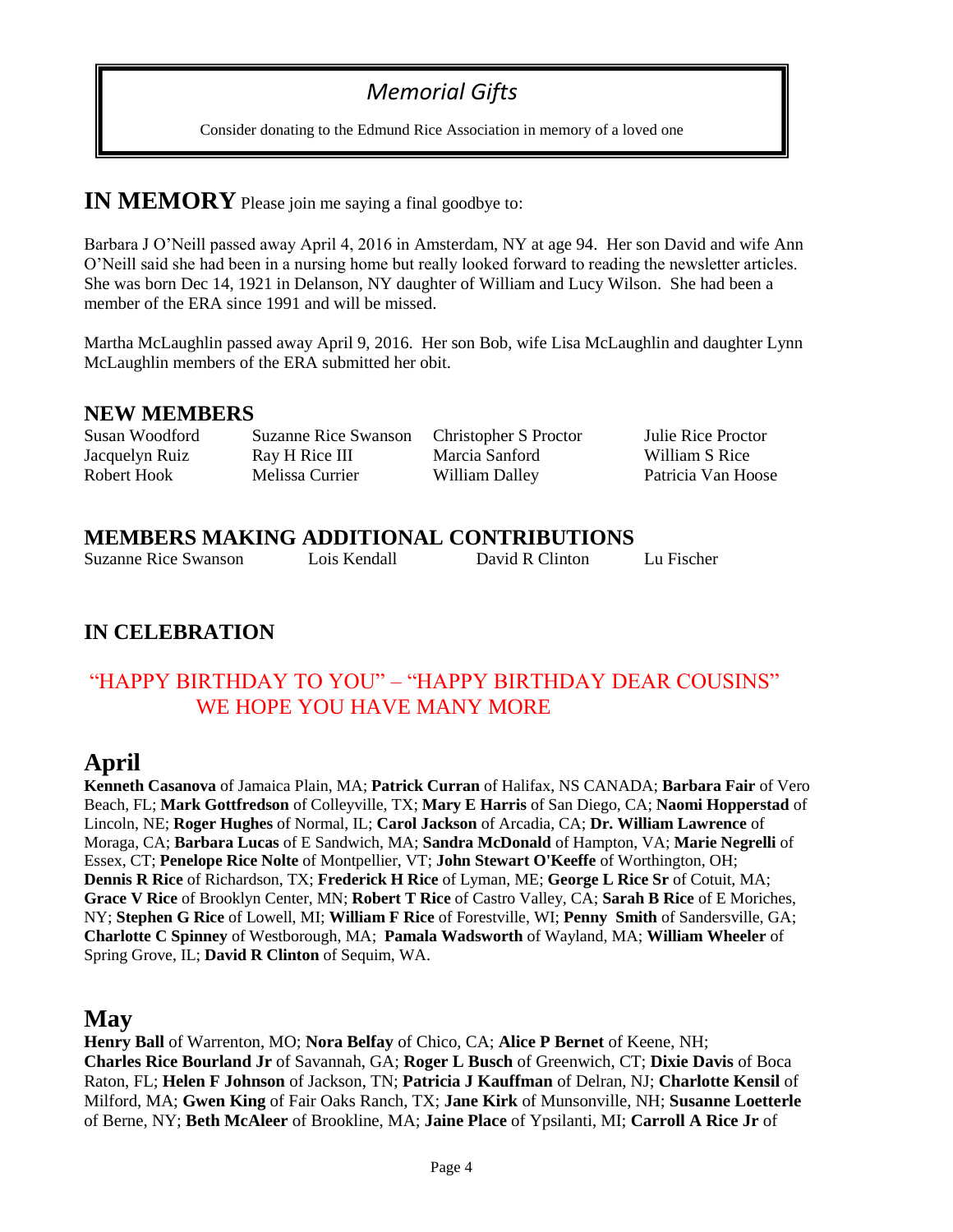Chattaroy, WA; **Jeannette Rice** of Rensselaerville, NY; **John R Rice** of Quincy, MI; **Leon S Rice** of Southampton, MA; **Neal P Rice** of Watertown, MA; **Robert H Rice Jr** of Oregon City, OR; **Mary Shaw** of Buford, GA; **Adele Rice Spidahl** of Dent, MN; **Albert Watts** of Camarillo, CA; **Marian Wheeler** of Concord, MA; **Edna Woodbury** of Manchester, CT; **Arthur Young Jr** of Delmar, NY

# **June**

**Rosemary Rice Bailey** of Allen, MI; **Ruth M Brown** of Sudbury, MA; **Barbara Carlson** of W. Warwick, RI; **Lana Davis** of Crossville, TN; **William H Drury** of Nashua, NH; **Warren Forsythe** of Ellensburg, WA; **Joan Franklin** of New York, NY; **Shirley Fritsche** of Oakland, TN; **Diana Hamilton**  of Livonia, NY; **Carolyn Heydinger** of Mansfield, OH; **Scott Huntsman** of Walnut Creek, CA; **Heather Kaye** of Saunderstown, RI; **Barbara Kennedy** of Junction City, KS; **Dorothy Rice Miller** of Panorama, CA; **Jonathan Normand** of Somers, CT; **Nancy Page** of Madisonville, TX; **Reginald W Rice** of Menlo Park, CA; **Doris Ronald** of Taunton, MA; **Doug Schueths** of Lincoln, NE; **Mary Swanson** of Fremont, NE; **Michael Tidd** of Yuba City, CA; **Louise Trudeau** of Chester, MA; **Douglas Vickery** of Framingham, MA; **Frederick Wichman** of Hanalei, HI; **Diane Young** of Palm Bay, FL; **Susan Woodford** of West Chester, OH; **Ray H Rice III** of Ft Washington, MD

# **ERA Database**

Our computer database has been and will continue to be essential for DNA studies for Edmund Rice descendants and the descendants of other early Sudbury families. We need your continuing support. If you have not submitted your family line to us, why wait any longer? Have Questions? Contact our Historian at: *[gking5 @ cox.net](mailto:gking5@cox.net)*

## **Nine-Generation Rice Database Available on CD**

Your Board of Directors (BoD) agreed that we would offer the nine-generation report and database to our members (only). The BoD approved a charge of \$10 plus \$5 shipping and handling postpaid for a CD-ROM containing both documents. Please order from the Treasurer by sending a request for the CD-ROM, your name and mailing address and a check or money order for \$15 to:

Michael Rice 201 Old Post Rd Wakefield, RI 02879-3908

The BoD placed three caveats on the distribution of these documents:

- 1) The information is copyrighted by the Edmund Rice (1638) Association and is restricted to the personal use of association members.
- 2) The CDs will be available only to Association members who agree to its terms of use.
- 3) The Association master database is an ongoing effort through September 2015. If you find any documentable errors, please let us know!

## **The following article was submitted by Cousin Warren 'Tuck' Forsythe:**

For 150 years, the Edmund Rice 1638 Assn has compiled two brothers Dexter Rice and Ebenezer Rice, "2nd cousins of two-sisters-both-my gr gr gr grandmas" Dosha (Perin) Carpenter and Julia (Perin) Coshow. The two Rice brothers were born 1814 and 1815 in Brecksville, Cuyahoga, Ohio to parents who got married 1813 in Charlemont, Hampshire/now-Franklin County in NW Mass. and then, almost immediately, the parents made a beeline to the Old NW Territory, ten years after OH gained statehood.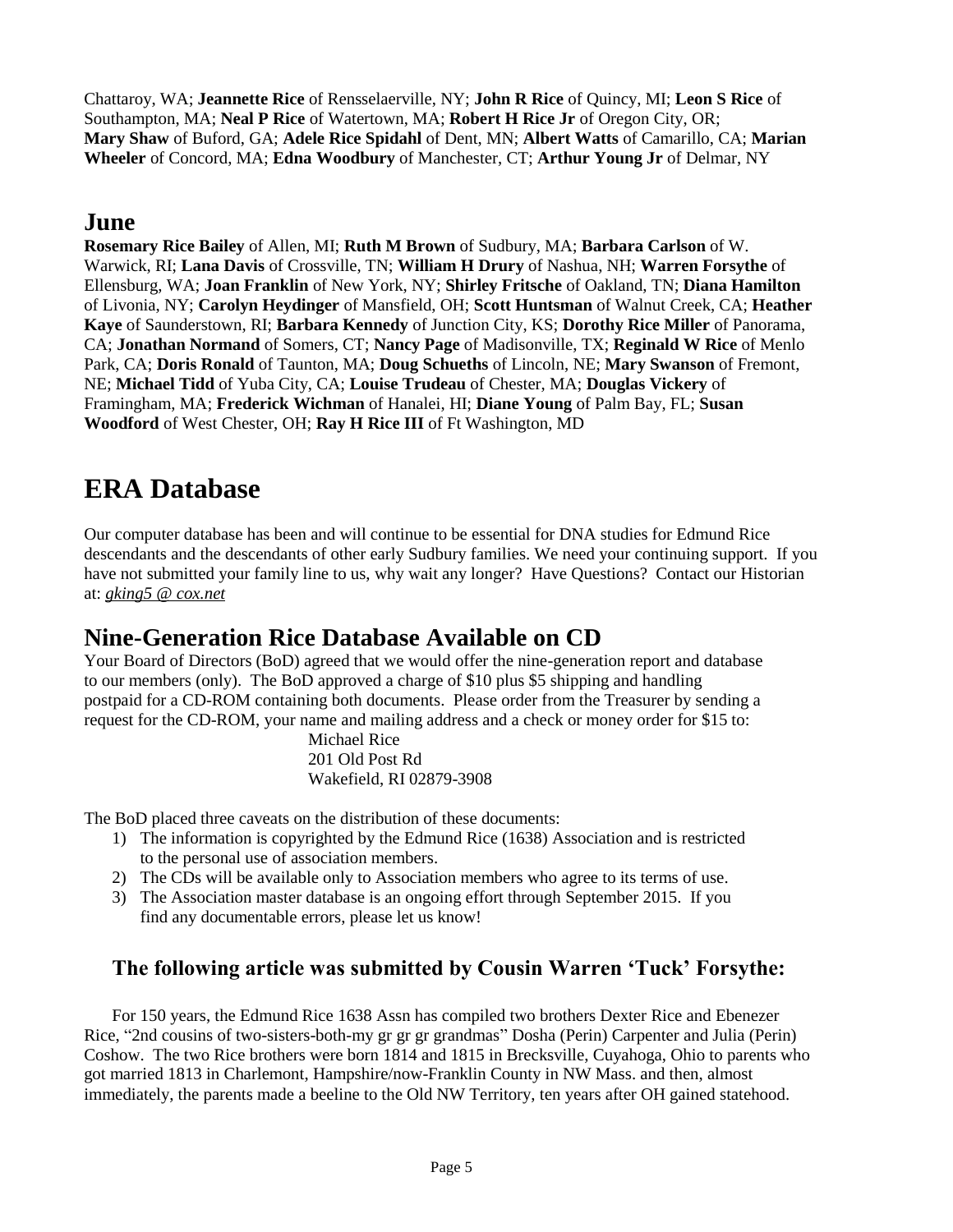For 150 years their wives have also been compiled by the Rice books, as Azubah CURRIER born 1820, married Dexter Rice 1841 in Cuyahoga Co OH—and Alpha R CURRIER married Ebenezer Rice 1844 Cuyahoga Co OH; for 150 years nobody seemed to take the bait to compile whether those CURRIER brides were actually sisters or not—and ?who were their parents and siblings?

The Rice compilation just indicates the locality of those brides 1860, decades after marriage, as Brecksville, Cuyahoga, Ohio but no locality or parents info before their marriages. I got involved because my trees, with 300,000 people, sit on internet, but not on ancestry.com, but rather on an old fashioned rootsweb.com family tree website.

So people rarely respond to me anymore about those trees, but 2 weeks ago a descendant of Dexter and Azubah Rice asked me to find one of their daughters in law (with unknown maiden name). I found her named in one Iowa marriage document of a child of the gal whose maiden name was the QUERY. But that took me a couple hours of searching—and by then I began trying to "even up" the compilation of the various kids of Azubah and Dexter—so there wasn't immense detail on one kid VERSUS almost nothing on other siblings.

I did just a tiny bit of actual new research into actual documents created during those old-timers' own lifetimes, mostly their 2 marriage records—and eventually (lousy indexing of names made search hard) I found the 1850 us census of the apparently closest CURRIER family to Brecksville OH, in the next township northward from Brecksville, i.e. Independence, Cuyahoga, OH—and the 1850 us census of those CURRIERS. i.e. [digitized in the index as these spellings] Wm and Azerba CURRIER born in VT and MA during 1780s [if surname Currier had been badly digitized, I'd never have found their census record] with one later child Henry C Currier aged 23 as of official census date of  $1<sup>st</sup>$  of June 1850.

My big discovery, in that just 2 hours Wed morn was a previous compilation of a Willliam Currier and wife Azubah Whipple, apparently both later of OH, who married 1808 and who appear on vital records of Rochester, Windsor County, VT, with birth dates in town vital records during 1780s as parents (could have been born elsewhere as babies). That previous compilation was posted at <http://wc.rootsweb.ancestry.com/cgi-bin/igm.cgi?op=GET&db=kbkeeley&id=I68962>

It lists 7 kids with mostly exact birth dates (but no locality where they were born) (I found one more sibling they omitted) --Including both sisters Azuba and Alpha Currier born essentially the same year as in the Rice family compilation above!

So for those brides who lived in Brecksville Ohio after their 1841-4 marriages, in just 2 initial hours I had jumped from 150 years of no single clue as to their maiden identities as Currier brides— Suddenly 2 hours later I had a solid conjecture about their maiden parents and siblings.

Maybe in another 150 years someone will gather more evidence for-and-against my conjecture, But these old-timers are such remote cousins to me, that I just posted my conjectural family, as my apparent answer, on all sorts of genealogy bulletin boards—

As that may be the best that searchers will have to go on—for the next 150 years.

#### **The following article was submitted by Cousin Doyle Rice:**

In south central Michigan, between Lansing and Jackson, descendants of Deacon Edmund met for a  $51<sup>st</sup>$  annual Rice reunion. In attendance were 66, this year. Specifically they are descending generations of four sons and a daughter of Lucius Manley Rice (1863-1905), 2767.1.3.4 (his ERA ref. no.), and his wife Elizabeth "Lizzie" (Mitchell). His lineage is: Edmund, both Thomas, Sr. and Edward, Thomas, Jr.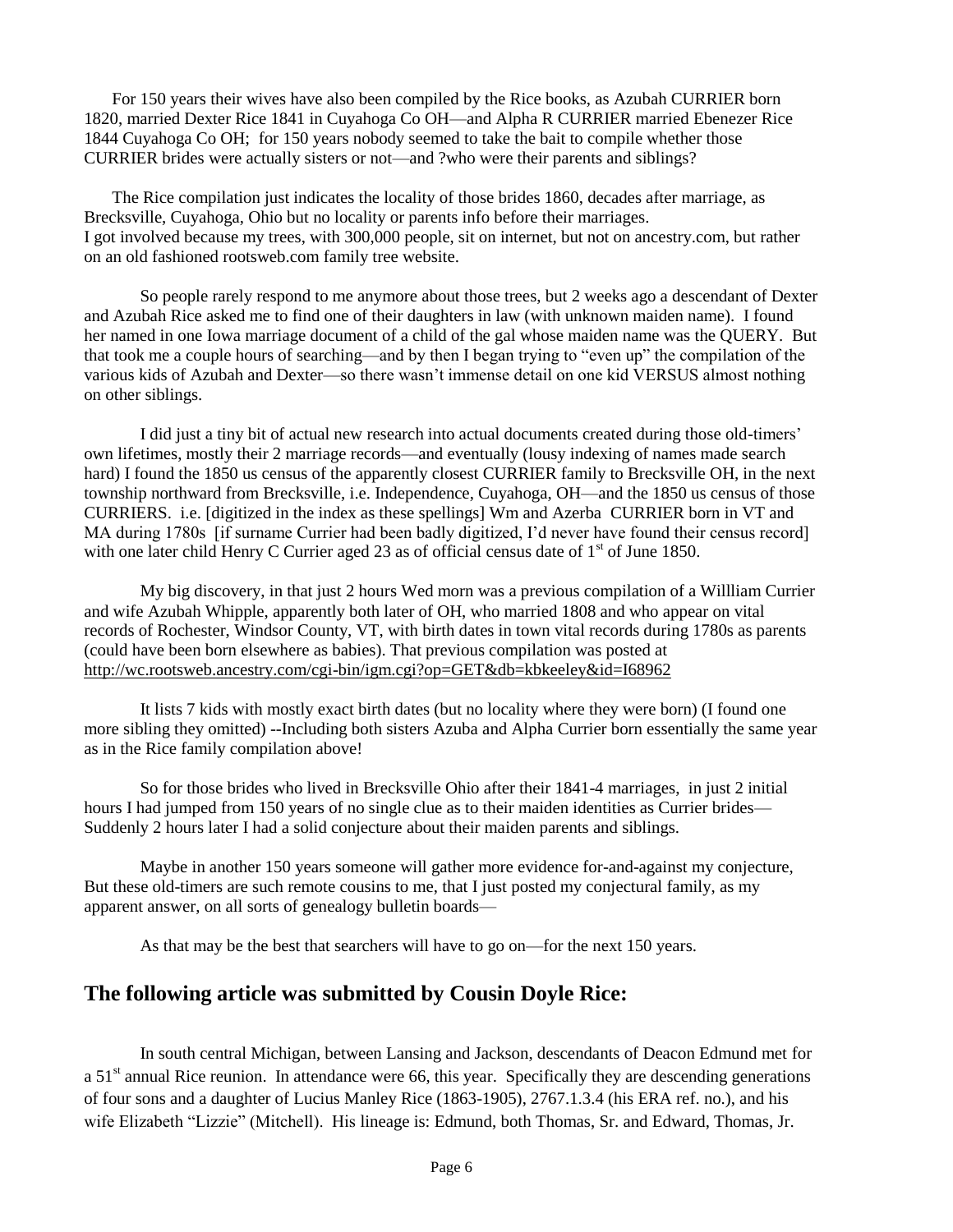married to his 1<sup>st</sup> cousin Anna, Charles, Zebulon, Sgt. Adam, Ephraim, Samuel T., Rollin G., then himself in the  $10<sup>th</sup>$  generation. This is this contributor's great-grandpa.

A few that attended have been at every reunion, since the first in 1964, (my mom being one). Others, as my dad and me, have missed one or so, because of being confined to a hospital bed one fall; or in my case, I was away attending a university in the Dallas TX area, or at an ERA reunion in MA.

I do remember the very first one, when I was 4. After church, a hot dish and place settings were packed in our family station wagon. Then we went on a long ride (so it seemed to a preschooler). In a rented grange hall, there were so many people, most I knew, but others I'd never seen. My grandpa Floyd Manley Rice (his family's eldest), presided after the potluck dinner. His brother Rollin "Blaine" read a poem, "The Passing of the Outhouse," which when it was reread from minutes last year, I recalled having heard it the original time. There were many chuckles when Great-uncle Blaine read it. The youngest brother, Great-uncle Seger, arranged for his daughter and her husband to bring a team of ponies, to pull a wagon giving rides over the grounds. Older cousins than I organized a touch-football game.

Over the years, these annual reunions have been a great way for me to see, and get to know extended family on my paternal side. Other than occasional weddings or funerals, these have been the only time I see many of them. There were many who weren't there this year, who could have been. My dad's first cousin Bud Rice is in western North Dakota, driving semi in the oil fields, to generate income to pay off a farm he bought here.

Jonathan Lake (grandson of my grandpa's only sister), came from southern Illinois. He stayed at my place the evening before. With his wife's recent passing, and having recently retired, he had freedom to make the trip this year.

This year, there was more than enough food at the potluck (as there always is), and all was very good. Lots of great cooks in the family, and the variety was broad (some of the guys cook well too).

As assumed historian/ genealogist, I had a display set up of our branch's migration from England to Massachusetts, across the state (in over a century) to the Connecticut River by the time of the Revolution, later northward up the river to Hanover NH, then west and north into Vermont for a couple of decades. After the Erie Canal became a viable travel route, a group of around 40 family members went west on it presumably to Buffalo NY, boarded a steamship to Detroit passing over Lake Erie, then trekked on a new territorial road west to Jacksonburg, then north through woods and swamps to land recently purchased from the U. S. government in 1836. This area is located between Jackson and Lansing, now called Leslie, though originally it was named Meekersville (named after the Meeker family, my ancestor Ephraim's younger sister's married surname). Present U.S. 127 four-lane divided highway passes through land his son Samuel owned and right where our family grave yard was located beside Rice's Creek, on a corner of his property. My great-grandpa Lucius was born in a house 3/8 mile north of there, still standing on top of a high hill along Hull Rd., that parallel's on the east side of the highway. A barn Samuel built for his son Rollin, prior to 1860, is to the north of the house. A new Leslie High School is  $\frac{1}{4}$  mile north of this farmstead.

I also had photographs of our ancestor's 3 houses in the Historical District of Westboro MA, on display. They are just west of the rock that has a bronze plaque informing of the location where the Rice boys were captured by Indians in 1704. Two houses belonging to Charles on opposite sides of the road;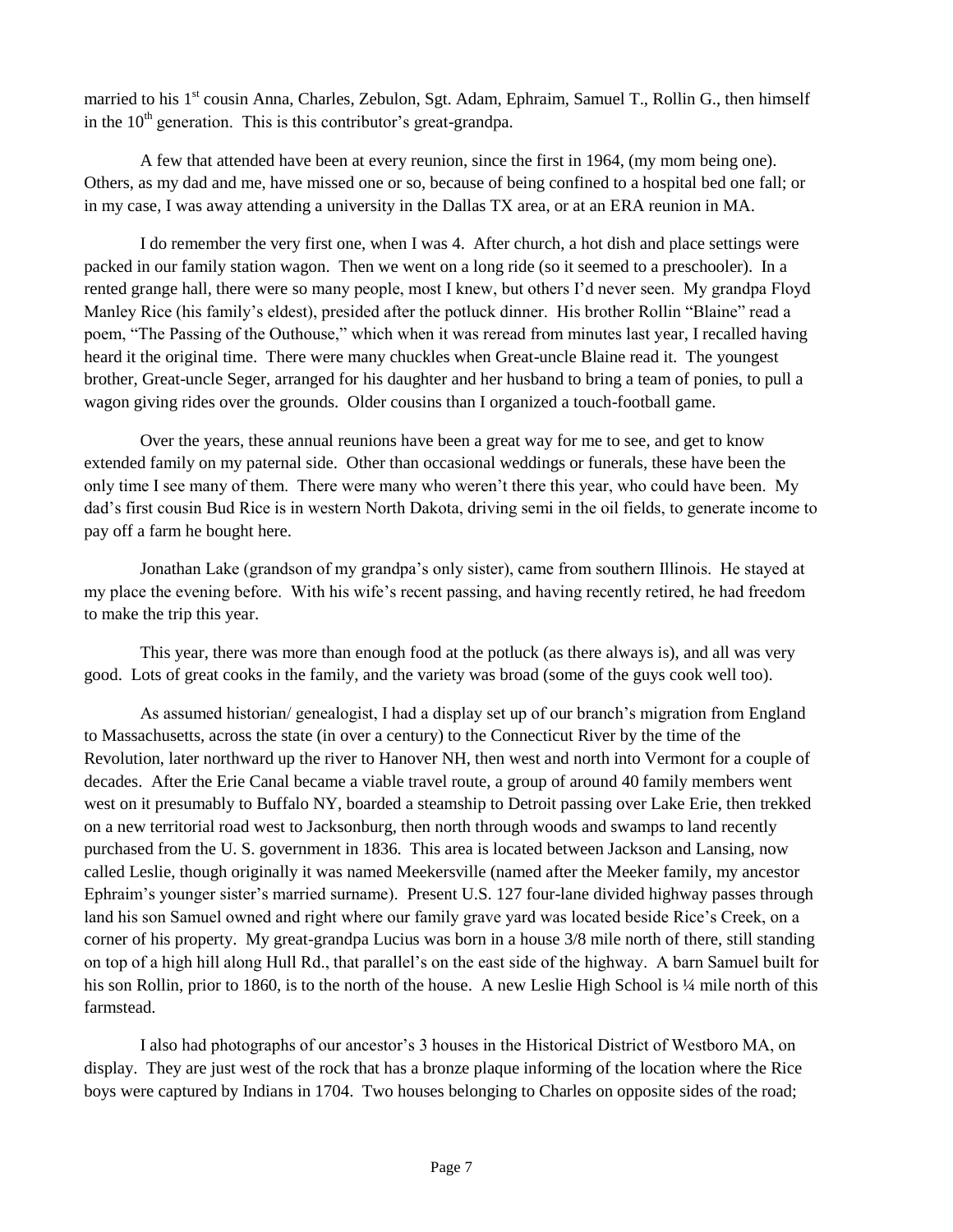and one belonging to his parents, further west up to the top of the grade, being Thomas Jr.'s and his cousin/wife Anna's.

None of the relatives from our extended Rice clan came this year. Last year at our  $50<sup>th</sup>$ , our ERA membership chair Susan Berger, family attended. Her Uncle John Rice and his wife Lemoyne; Uncle Herb Rice and his wife Clara and Aunt Rosemary and her husband Andy Bailey attended. (In the past her Grandma Hazel Rice, Uncle Dan Rice, Cousin Joyce Davis, and others have attended).

I will briefly explain how we became acquainted, which is two-fold. First, her Uncle John drove an asphalt delivery semi before he retired. While driving he saw "Rice" on my cousin's barn ½ mile south of my parent's farm, so he wrote a letter inquiring about any family connections. This was passed on to me, to which I responded. Secondly, her Uncle Herb was a salt salesman, handling accounts to feed elevators. He was at Mason Elevator (next city north of Leslie), and during a conversation with the Hummel brothers who worked there in the feed mixing area, he discovered they had each married a Rice sister, my dad's first cousins. I guess my dad was there at that time also. Herb said he thought we were related, but no one knew the connection at that time. Later I discovered our common ancestor is Thomas Sr., twelve generations back from me. John and Herb's predecessors were pioneer settlers in Jackson County, just south of Ingham County where my family settled. They settled in Parma TWP close to the western county line, then in the late 1800's relocated to the NE section of Ingham Co., near Webberville, where their ancestor Ezekiel Woodward Rice is buried. Though the two family branches lived not more than 30 miles apart for over a hundred years, I doubt if they were ever aware of the others existence until these past few years.

Last year Judy Atkinson and her husband Bill were there also. They have been attending regularly since our chance meeting at an Ingham County Genealogical Society meeting where her husband was a guest speaker (he being a past president of the Mid-Michigan Genealogical Society). We discovered there, our common ancestor is Samuel Tainter Rice, she being a fourth-generation descendent through his daughter Melissa (who married Simeon Carson). My dad is a fourth-generation descendent of Samuel, as well, so they are in the same generation.

Julia (Janiak) Hofley usually attends, but ran into a last moment conflict, she told me. We are related, as she is the 4-greats granddaughter of Samuel's Uncle Josiah (the youngest child of Sgt. Adam and Lois (Wood), who married in Westboro MA). We met ½ mile from where I reside in Jackson MI. I was following records, and was able to locate her mom (whose maiden name was Nancy Ann Rice, same as my sister's). I stopped to introduce myself and inform her of our being related. Only Julia's niece Molly was there with her, but I was invited back to meet with her daughter Julia. This daughter had been doing some investigating in Leslie's Woodlawn Cemetery on her ancestors buried there. (Some of my family's grave markers were relocated to this cemetery when U.S. 127 was constructed in the mid-50's, and our graveyard was destroyed without concern or documentation). Her mom was truly grateful to learn that she was not the last one left of her small family, but that the family was much bigger than she had imagined. Here again our families had lived up to only 20-30 miles apart for over a century and a half, and had not been aware of each other's presence.

When I attended an ERA reunion in Marlboro MA, years ago, I met Richard Rice there, who happened to be living in Ann Arbor MI, 30 miles east of Jackson. Before he died, he also was a guest at our annual Rice reunion. He descended from pioneer settlers that located in the Kent Co. area (where Grand Rapids is), in the 1850's. An ancestor of his fought for the Union during the Civil War, in a demolition unit (known as engineers) under Sherman's command as they cut across the South. Our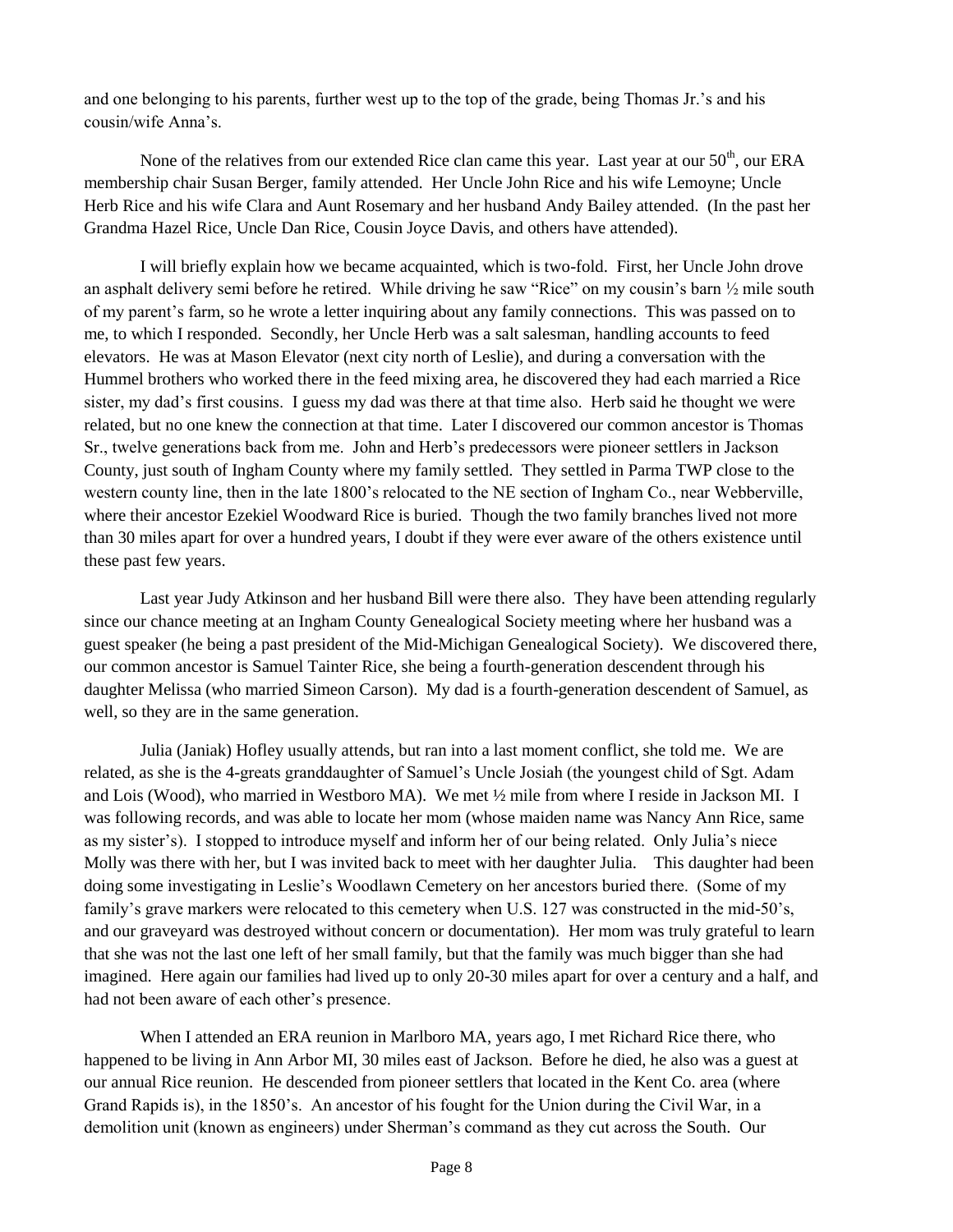common ancestors are also Thomas Sr. and Mary (King). He follows from their descendent Louisa Rice 1790.4.5, who married Timothy Franklin Rice 3929.6. This is the couple that settled in Michigan, coming from Conway MA shortly before 1850. His brother Roger lives in the Grand Rapids area, and has been intending to come, but always has a conflict with that Sunday we meet in September.

Descendants from Samuel's brother Denzel Putnam Rice have also attended, (yes, they are greatnephews of General Rufus Putnam (the "father of Ohio") and his wife Persis (she being sister to Sgt. Adam, their grandpa)). Denzel's descendants reside in the Eaton Rapids area of Eaton Co. (which borders to the west of Ingham Co.), and from Lansing (in the NW corner of Ingham), so they are within a 30-40 mile range. The way I met them, is through my investigation of Denzel's son Melvin, who fought in the Civil War as an infantryman with the  $7<sup>th</sup>$  MI Inf., Co. B, which was organized in Mason MI. He wrote his memoirs around the turn of the century (Jan. 1900 – Mar. 1902), from Charlotte, Eaton Co., MI, where he resided then, after moving away from Leslie. I was given a copy of this work in an unexpected manner, as follows: One of the largest Civil War re-enactments in the Midwest is held annually ½ mile from my residence, at Cascades County Park (Jackson Co.). The hosts of this event are re-enactors for the 7<sup>th</sup> MI Inf., Co. B. As a curious spectator, I acquainted myself with soldiers in their period re-enactment camp, when one of them heard my last name, and asked if I was related to Melvin Rice, who was in their original unit. To fast forward, I was graciously given a copy of Melvin's memoirs and was put in touch with one of his living descendants; this in turn made it possible for us to meet.

As a personal reflection, as I have finished what I intended to share with you cousins, I realize I have experienced some interesting adventures, and chance meetings. At times I have felt like an investigator while digging through varied records and visiting places. At other times like a time traveler, when I imagine what things were like then, and the specific individuals involved, being relatives who have lived before me. Then when I arrive at meeting a cousin who I can trace back to where we connect, and share what I've found, then hear what they've found, it makes the time I've spent discovering answers to my many questions very worthwhile. And all my questions aren't answered yet.

I like what Andrew Ward wrote on the title page of his 1858, Genealogical History of the Rice Family, "If you would know who you are, Learn whence you came."

I suppose my love for family history likely came from my grandpa. He was 70 when I was born, and I knew him for nearly 18 years. He had sold his farm to my parents (his only son), but came to the farm 6 days a week to help out, (then I'd also see him in church on Sunday). I fondly remember sitting on his lap as he told me stories of his past, who lived where in our rural community, and such. Occasionally I'd be quizative, asking him questions. Many of these stories I wish I'd written down, as I only remember bits and pieces now. Yet it served as a great time for me to bond with him. We spent lots of time working together too. He's the one who taught me to steer a tractor (the first one he bought, back in the 40's), when I was four. He'd put it in gear from the ground, and point to where I should go. Then he'd walk ahead to a stone pile he'd put together, throwing them onto the trailer I was pulling, as I was slowly coming and going. I thought it was a lot of fun, and responsible.

Any are welcome to visit and attend any of our upcoming annual Rice reunions; you don't even need to bring a dish to pass, as there is always plenty. The tradition has been that we meet the 3rd Sunday in September, which I've tried to change without success. However, there is no conflict with the ERA annual reunion in Massachusetts on September  $23<sup>rd</sup>$  and  $24<sup>th</sup>$  this year.

This coming year we'll again meet at Eden United Brethren Church, near the four-corners of Eden MI, one exit south of Mason along U.S. 127, being Barnes Rd. For added details, one can contact me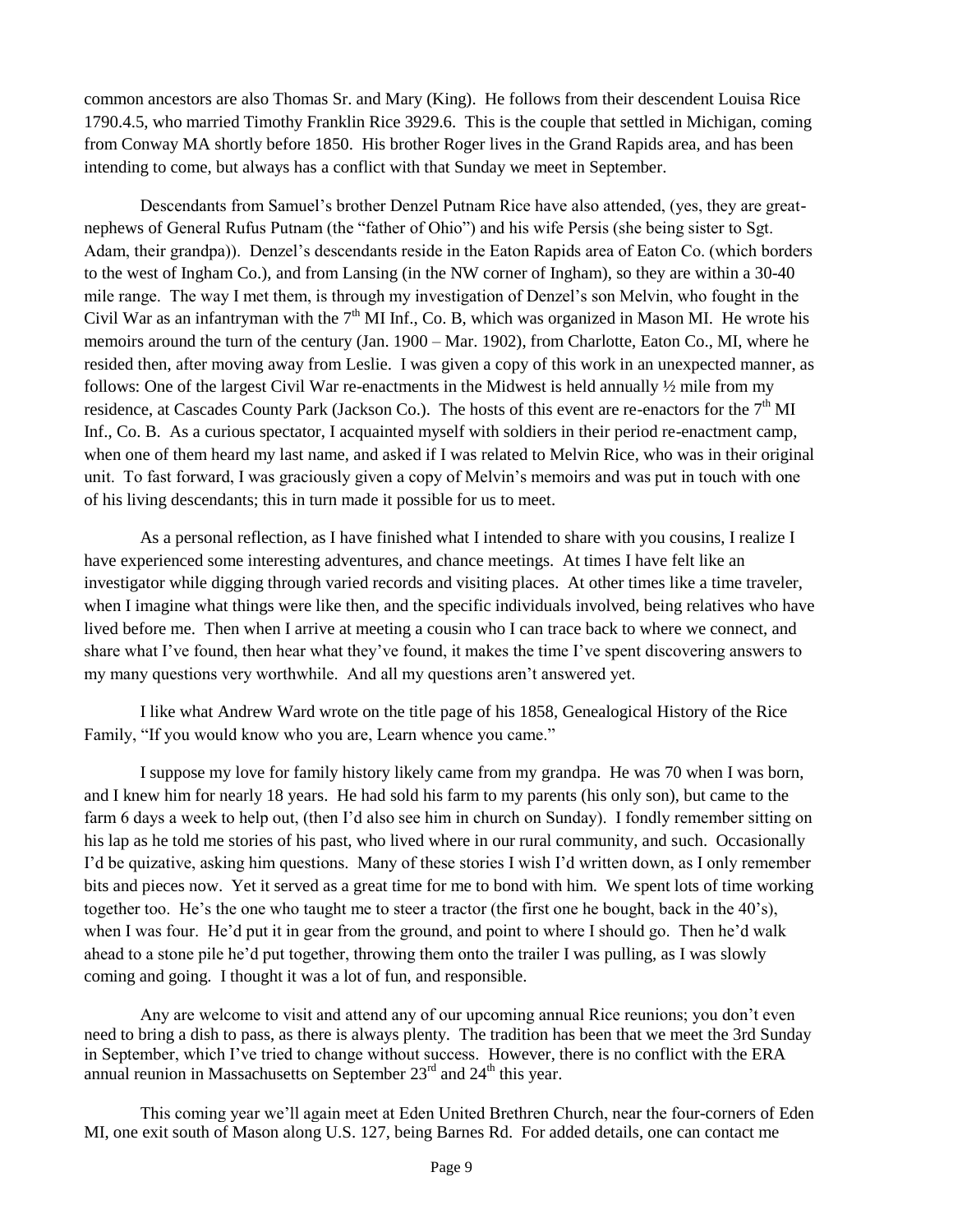through our ERA newsletter editor, Susan Berger. I'm looking forward to seeing you there, if you should so choose to come.

### **Descendants of Joseph<sup>7</sup> Smith --- s/o David & Lucy (Rice) Smith By Ross McCurdy**

1. Joseph<sup>7</sup> Smith (Lucy Rice<sup>6</sup> Silas<sup>5</sup> Edward<sup>4</sup> John<sup>3</sup> Edward<sup>2</sup> Edmund<sup>1</sup>) was born at Rutland, Worcester County, Massachusetts 15 Feb 1784, s/o David & Lucy [vr], and died 1859 [t.s.]. He married (1) at Rutland, intentions filed 7 April 1811, Nabby Brigham [vr], born at Sutton, Worcester County 19 March 1789, d/o Amariah & Mary (Sibley) Brigham [vr]. Nabby died 1818 [t.s.]. Joseph married (2) 30 April 1822 at Templeton, MA, Cynthia Banks [vr], born 1785, died 1841 [t.s.]; (3) the widow Clarissa Wetherbee Howe 23 June 1842 [vr], born 1788, died 1853 [t.s. in Goose Hill Cemetery, Rutland, with all 4 names on the same stone. It is not known if he had issue by Cynthia. Known issue Smith by Nabby:

2. i. Moses $^{8}$ , b at Millbury, MA 9 Oct 1816 [vr]

2. Moses<sup>8</sup> Smith (Joseph<sup>7</sup> Lucy Rice<sup>6</sup> Silas<sup>5</sup> Edward<sup>4</sup> John<sup>3</sup> Edward<sup>2</sup> Edmund<sup>1</sup>), b at Millbury, Worcester Co., MA 9 Oct 1816 [vr], d at Rutland 15 Jan 1887 aged 71 years [vr]. He married there 7 Nov 1836, Sarah Augusta Thompson, d/o Samuel & Sally [vr]. She was b at Hubbardston, MA 16 March 1817, with both her parent b there [vr]. She d at Princeton, Worcester Co. 28 April 1882 aged 65/1/12 [vr], d/o Samuel & Sally (Heald) Thompson [vr]. Issue Smith:

- 3. i. Clara Wetherbe, b c 1843 [b vr not seen]
- 4. ii. William Wallace, b at Rutland 11 Jan 1846 iii. Moses Sidney, b 10 June 1849, d 30 Nov 1864 aged 15/5/20 at Royalston, MA, apparently as a result of "prisoner of war" status
- 5. iv. Lizzie Sarah, b at Rutland 25 April 1857 [vr]

3. Clara<sup>9</sup> Wetherbe Smith (Moses<sup>8</sup> Joseph<sup>7</sup> Lucy Rice<sup>6</sup> Silas<sup>5</sup> Edward<sup>4</sup> John<sup>3</sup> Edward<sup>2</sup> Edmund<sup>1</sup>) b c 1843 at Rutland, Worcester Co., MA [m vr, birth record not seen], still living at the time of the 1920 census when she is found with her son at Worcester. She married at Petersham, MA 31 Dec 1862, Charles Briant [vr], b at Rutland 25 April 1831, s/o Isaac & Rebecca B. ( \_\_\_ ) Briant or Bryant [vr]. Charles was deceased by the 1910 census when the widowed Clara is with her son. Known issue Bryant:

6. i. Sidney Smith, b at Rutland 23 Jan 1869 [vr]

4. William<sup>9</sup> Wallace Smith (Moses<sup>8</sup> Joseph<sup>7</sup> Lucy Rice<sup>6</sup> Silas<sup>5</sup> Edward<sup>4</sup> John<sup>3</sup> Edward<sup>2</sup> Edmund<sup>1</sup>) b at Rutland, Worcester Co., MA 11 Jan 1846 [vr], m (2) at Brattleboro, VT when of N. Brookfield, MA, Mary Electa Ward [vr], b there 8 July 1861, d/o William &Mary (Newton) Ward [vr]. William was a shoemaker in 1887. Known issue Smith:

> i. Arnold Ward, b at N. Brookfield, MA 24 March 1887 [vr], d 1912 [FindAGrave]. He was an accountant when living with his parents at Spencer in 1910.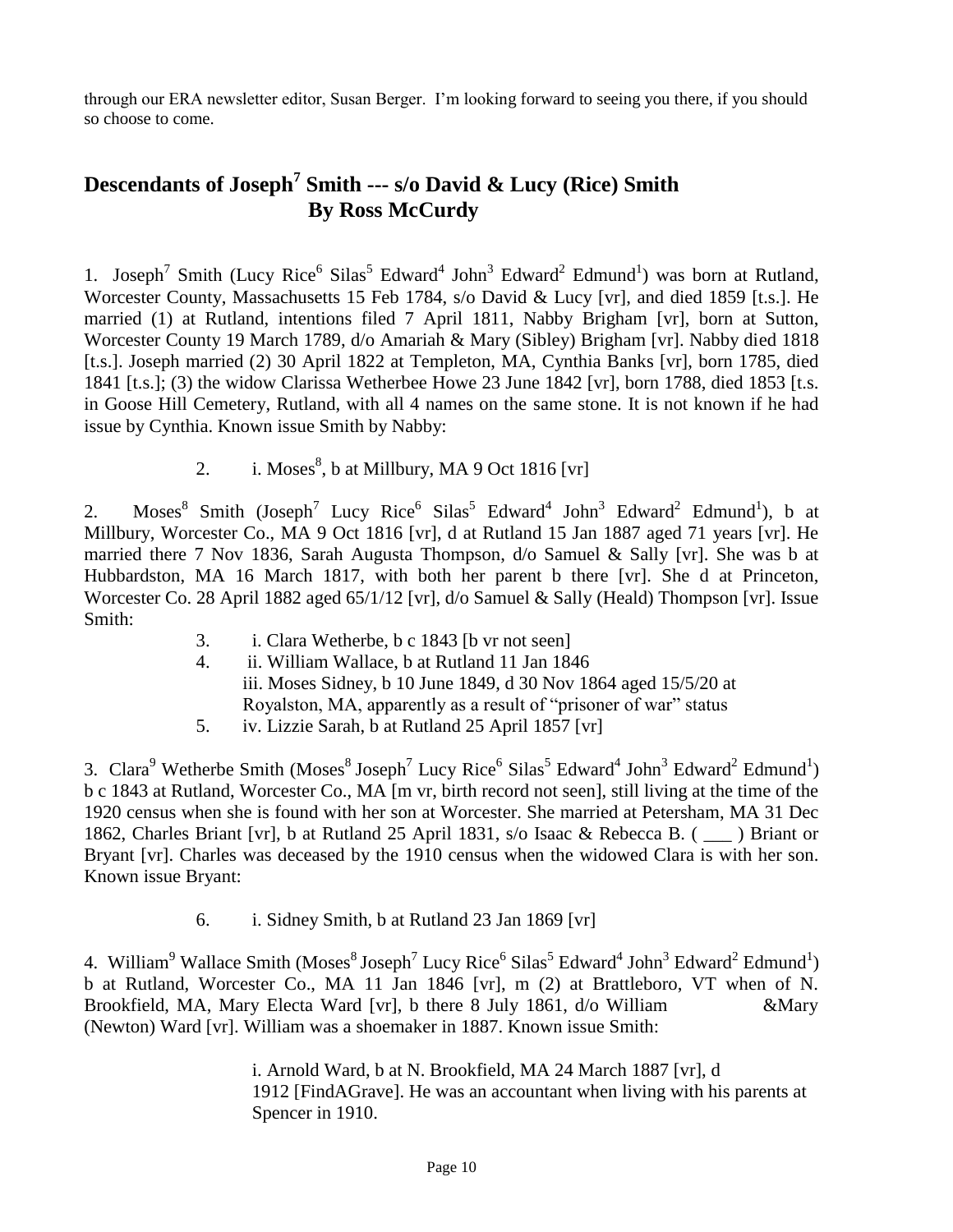5. Lizzie<sup>9</sup> Sarah Smith (Moses<sup>8</sup> Joseph<sup>7</sup> Lucy Rice<sup>6</sup> Silas<sup>5</sup> Edward<sup>4</sup> John<sup>3</sup> Edward<sup>2</sup> Edmund<sup>1</sup>) b at Rutland, Worcester Co., MA [vr], m at Hubbardston, MA 1 Jan 1878, Frederick J. Moulton, b at Templeton, MA c 1855, s/o Joseph S. & Marion M. ( \_\_\_ ) Moulton [vr]. In 1880 they live with her parents where the first child will have been born. They soon removed to Elgin, Kane Co., Illinois. Issue Moulton:

- 7. i. John Wallace, b 27 Feb 1879 [vr not seen in MA, and he's consistently stated to have been b in IL]
- 8. ii. Sadie B., b IL c 1882
- 9. iii. Moses S., b IL c 1885
- 10. iv. Joseph Manley, b IL c 1895
- 11. v. Velma, b IL c 1899, seen 1920

6. Sidney<sup>10</sup> Smith Bryant (Clara<sup>9</sup> Moses<sup>8</sup> Joseph<sup>7</sup> Lucy Rice<sup>6</sup> Silas<sup>5</sup> Edward<sup>4</sup> John<sup>3</sup> Edward<sup>2</sup> Edmund<sup>1</sup>) b at Rutland, Worcester Co., MA 23 Jan 1869 [vr], m at Worcester 30 May 1901, Alice Mae Ross [vr], b there 10 Dec 1870, d/o William & Lucy (Ball) Ross [vr]. Known issue Bryant:

- i. Marion W., b at Worcester 1 June 1902 [vr], d unm14 March 1887
- 12. ii. Gertrude Alice, b at Worcester 22 July 1903 [vr]
- 13. iii. Charles W., b at Worcester 27 April 1906 [vr]

12. Gertrude<sup>11</sup> Alice Bryant (Sidney<sup>10</sup> Clara<sup>9</sup> Moses<sup>8</sup> Joseph<sup>7</sup> Lucy Rice<sup>6</sup> Silas<sup>5</sup> Edward<sup>4</sup> John<sup>3</sup> Edward<sup>2</sup> Edmund<sup>1</sup>) b at Worcester, MA 22 July 1903 [vr], d before 1986. She, a stenographer, m 1927 at Worcester, Milton Arnold Thompson, a construction engineer b there 10 Jan 1903, d at Charlton, MA at the Masonic Home, s/o Charles Frank & Cora E. (Wetherell) Thompson who m at E. Woodstock, CT 22 Jan 1902, he s/o Charles & Edna A. (Arnold) Thompson, she d/o Vernon T. & Eliza (Hyde) Wetherell [vr]. Milton was a member of the Morning Star Masonic Lodge. Issue Thompson b at Worcester:

i. Doris Louise, b Jan

ii. Donald Bryant, b 22 Jan 1939, d Hyannis, MA 30 Oct 2009; m at Shrewsbury, MA 18 August 1962, Karen Marcia Ent, b at Trenton, NJ 1940, d/o Robert Servis & Frances Eliza (Leigh) Ent. Issue Thompson:

i. Melissa Ross, b at Worcester 1972

13. Charles<sup>11</sup> W. Bryant (Sidney<sup>10</sup> Clara<sup>9</sup> Moses<sup>8</sup> Joseph<sup>7</sup> Lucy Rice<sup>6</sup> Silas<sup>5</sup> Edward<sup>4</sup> John<sup>3</sup> Edward<sup>2</sup> Edmund<sup>1</sup>) b at Worcester, MA 27 April 1906 [vr], m c 1928, Elizabeth J. Brigham, b at West Brookfield, CT 7 Nov 1906 [vr], d/o Lucius Samuel & Anna Laura (Fisher) Brigham [vr] (Warren<sup>7</sup> Joel<sup>6</sup> Capt. Tilly<sup>5</sup> James<sup>4</sup> & Anna Rice Jonathan<sup>3</sup> Thomas<sup>2</sup> & Mary Rice Thomas<sup>1</sup>). Anna Brigham, a widow aged 61, was with the family in 1940. Issue Bryant:

> i. Robert A., b c 1929 ii. Charles, b c 1937 iii. Nancy, b c 1939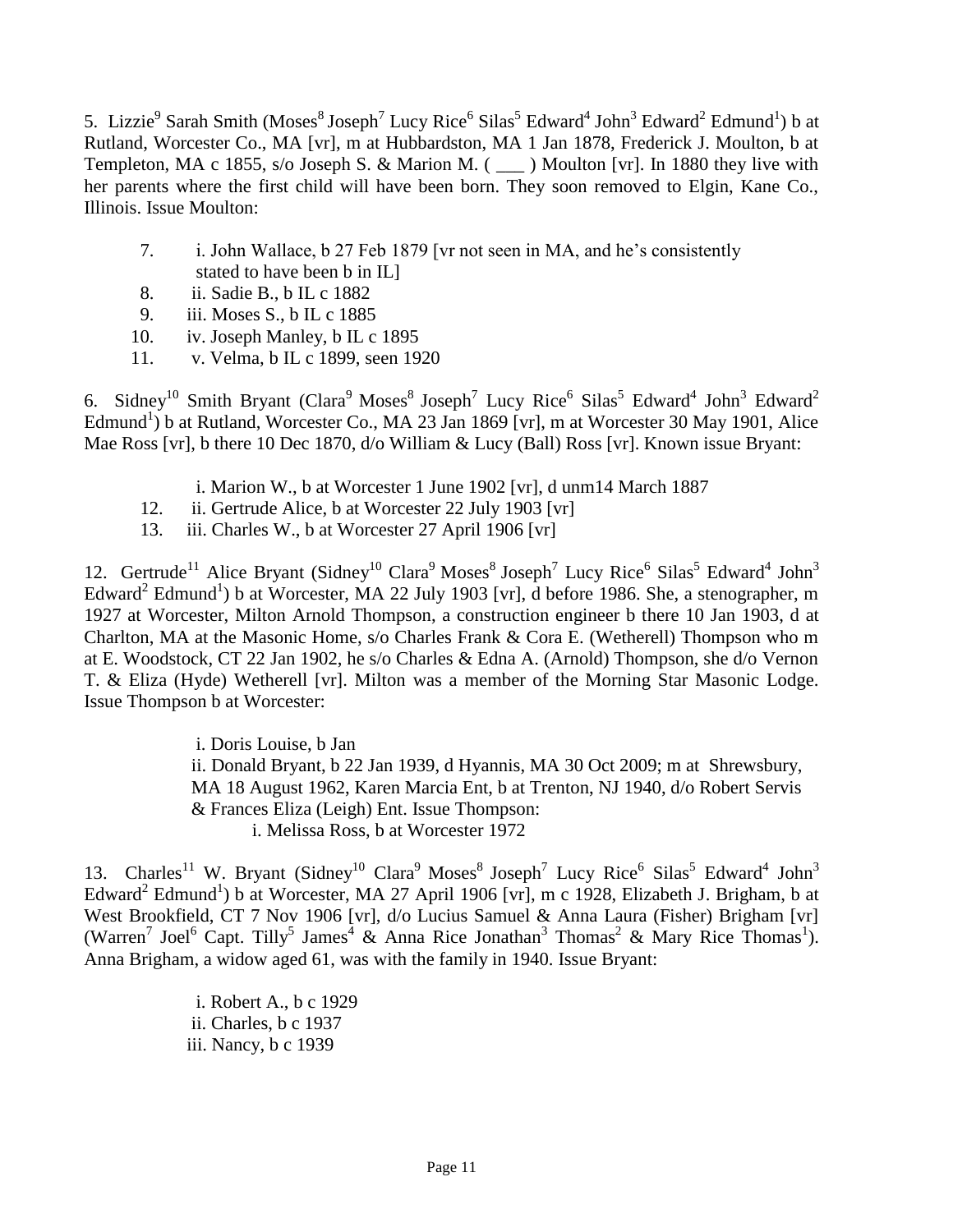# **Rice Books Available**

#### **The Rice Family**, by Andrew Henshaw Ward **[\$5]** 110 pages

Hard-cover reprint. New, unused. A genealogical history of descendants of Deacon Edmund Rice who came from Berkhamstead, England, and settled in Sudbury, Massachusetts, in 1638. 379 pages. Includes a soft-cover supplement (1967) containing additions and corrections.

#### **The Rice Family, Supplement 2 (Part 1) [\$7]** 224 pages

Supplement Number 2 (Part 1) to *The Rice Family*, compiled by Margaret S. Rice (1983). Hard-cover reprint. New, unused. Additional lines of descent through the first eight generations, which were unknown at the time of publication of *The Rice Family* and the 1967 supplement.

#### **The Rice Family, Supplement 2 (Part 2) [\$8]** 720 pages

Supplement Number 2 (Part 1) to *The Rice Family*, compiled by Margaret S. Rice (1985). Hard-cover reprint. New, unused. A continuation of *The Rice Family Supplement 2 (Part 1)* from the ninth generation to the present (1985).

#### **Edmund Rice and His Family** and **We Sought the Wilderness [\$5]** 357 pages

Two manuscripts in one binding. Hard-cover reprint. 1986. New, unused. *Edmund Rice and His Family*, by Elsie Hawes Smith (1938) An historical narrative about the early days of the Rices. Contains much genealogical information, as well as being a charming story. *We Sought the Wilderness*, by Rev. Clayton Rice (1949) An historical narrative based on those Rices who pushed Westward to the prairies after short stays in New Hampshire and Vermont.

**A Genealogical Register of Edmund Rice Descendants [\$15]** 1594 pages, published by the association in 1970. A continuation of A.H. Ward's Rice Family (1858) and the supplement to that book, bring it up to date at the time of publication. *This book is out of print but is available for purchase on CD -* **Association members only.**

Mail your check/money order made payable to: Edmund Rice (1638) Association, Inc. send to:

**Michael A. Rice 201 Old Post Rd Wakefield, RI 02879-3908**

#### **More Books… by our cousins**

**Alda Kaye** is the author of Conversations with a Curator -Understanding and Caring for Aged Textiles and Clothing". The soft cover is \$15.95 plus tax and the hard cover is \$25.95 plus tax. An e-book for \$9.99 is also available on Amazon. An autographed copy can be purchased from the author [alkdsj@cox.net.](mailto:alkdsj@cox.net)

**Ross W. McCurdy** - Descendants of Francis Harris, United Empire Loyalist of Sandy Cove, Nova Scotia, a Work in Progress to the 7th Generation, 2015. Consisting of 270 pages, this book contains the compilation of several thousand Harris descendants scattered all over the North American continent, many of whom also descendants of Edmund Rice thru Judah Rice. The book may be purchased from the compiler at [rwaltermccurdy@comcast.net](mailto:rwaltermccurdy@comcast.net)

**Ross W. McCurdy** - Descendants of James & Anna (Rice) McDormand of Brier Island, Nova Scotia, a Work in Progress to the 7th Generation, 2013. Consisting of 154 pages, the booklet contains the compilation of about 1500 descendants, *all of whom are Edmund Rice descendants*. The book may be purchased from the compiler at [rwaltermccurdy@comcast.net](mailto:rwaltermccurdy@comcast.net)